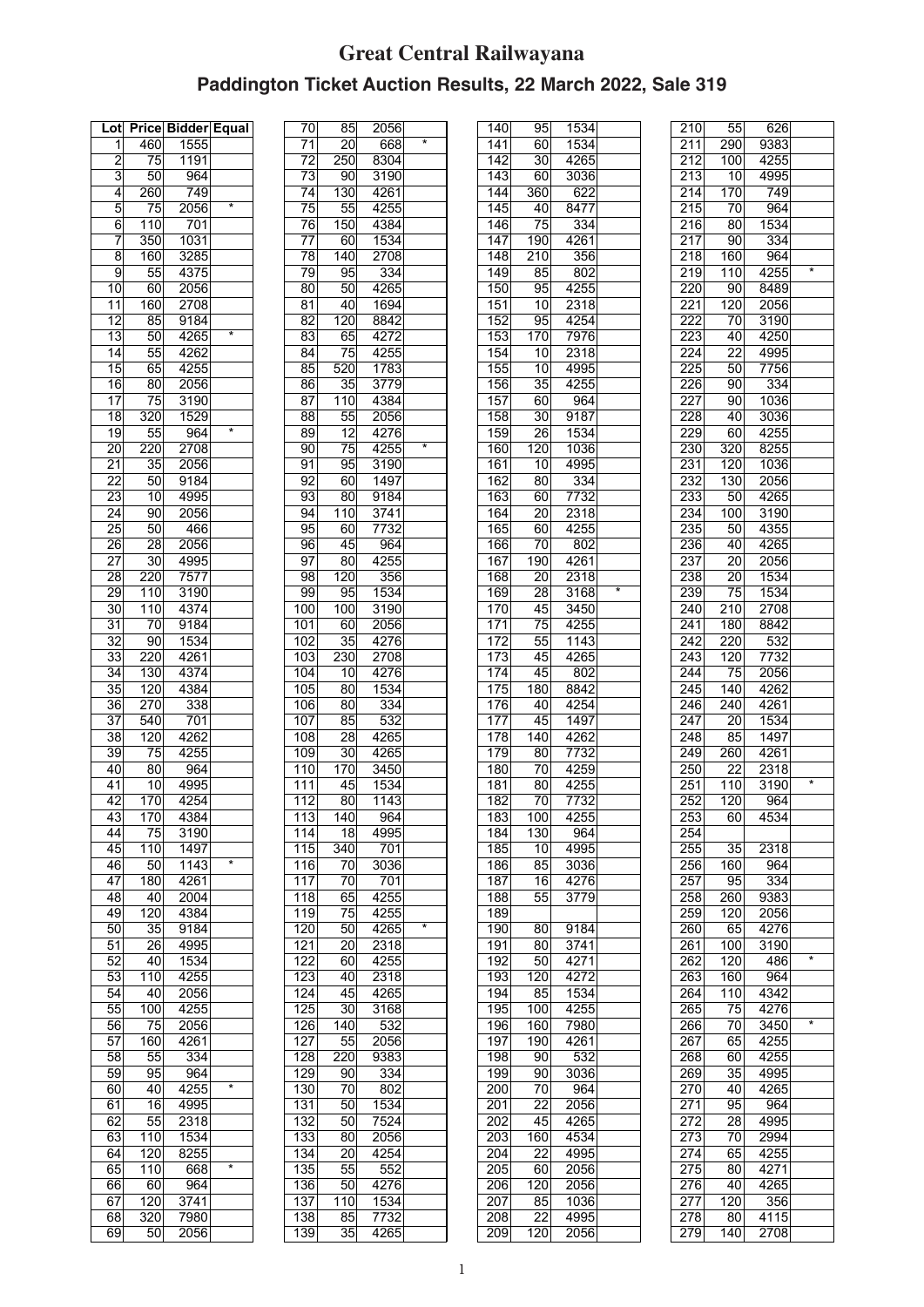## **Great Central Railwayana Paddington Ticket Auction Results, 22 March 2022, Sale 319**

| 280              | 70              | 2056               |         |
|------------------|-----------------|--------------------|---------|
| 281              | 50              | 4254               |         |
| 282              | 160             | 1036               | $\star$ |
|                  |                 |                    |         |
| 283              | 110             | 8489               |         |
| 284              | 85              | 7732               |         |
| 285              | 45              | 2318               |         |
| 286              | 110             | 3190               |         |
| 287              | $\overline{22}$ | 2318               |         |
|                  |                 |                    |         |
| 288              | 140             | 2708               |         |
| 289              | 45              | 2318               |         |
| 290              | 70              | 2056               |         |
| 291              | 150             | 532                |         |
| 292              | 60              | 2056               | $\star$ |
|                  |                 |                    |         |
| 293              | 50              | 4265               |         |
| 294              | 140             | 964                |         |
| 295              | 50              | 4255               |         |
| 296              | 45              | 701                |         |
| 297              | 100             | 3036               |         |
| 298              | 85              | 2056               |         |
|                  |                 |                    |         |
| 299              | 60              | 4265               |         |
| 300              | 190             | $\overline{75}$ 77 |         |
| 301              | 10              | 4995               |         |
| $\overline{302}$ | 80              | 4254               |         |
|                  | 180             |                    |         |
| $30\overline{3}$ |                 | 4261               |         |
| 304              | 55              | 2056               |         |
| 305              | 160             | 1036               |         |
| 306              | 120             | 668                | $\star$ |
| 307              | 10              | 4995               |         |
| 308              | 40              | 668                |         |
|                  |                 |                    |         |
| 309              | 110             | 8489               |         |
| 310              | 22              | 4995               |         |
| 311              | 120             | 2056               |         |
| 312              | 95              | 9383               |         |
| 313              | 110             | 964                |         |
|                  |                 |                    |         |
| 314              | 140             | 2056               |         |
| 315              | 100             | 2056               |         |
| $\overline{316}$ | 130             | 4535               |         |
| 317              | 160             | 2708               |         |
| 318              | 70              | 2056               |         |
|                  |                 |                    |         |
| 319              | 65              | $\overline{2056}$  |         |
| 320              | 110             | 7732               |         |
| 321              | 70              | 2056               |         |
| 322              | 45              | 4115               |         |
| 323              | 50              | 4265               |         |
|                  |                 |                    |         |
| 324              | 60              | 4265               |         |
| 325              | 130             | 7860               |         |
| 326              | 50              | 4265               |         |
| 327              | 45              | 8916               |         |
| 328              | 85              | 964                |         |
|                  |                 |                    |         |
| 329              | 65              | 2056               |         |
| 330              | 80              | 4255               |         |
| 331              | 24              | 2318               |         |
| 332              | 30              | 2056               |         |
| 333              | 130             | 2056               |         |
|                  |                 |                    |         |
| 334              | 110             | 1497               |         |
| 335              | 35              | 4995               |         |
| 336              | $3\overline{5}$ | 4255               |         |
| 337              | 95              | 8897               |         |
| 338              | 30              | 2056               |         |
|                  |                 |                    |         |
| 339              | 24              | 4995               |         |
| 340              | 320             | 8304               |         |
| 341              | 110             | 8255               |         |
| 342              | 85              | 1497               |         |
| 343              | 120             | 1358               |         |
|                  |                 |                    |         |
| 344              | 130             | 1036               |         |
| 345              | 320             | 1036               |         |
| 346              | 300             | 3542               |         |
| 347              | 210             | 7577               |         |
| 348              | 70              | 2056               |         |
|                  |                 | 4255               |         |
| 349              | 60              |                    |         |

| 350              | 70               | 2056              |         |
|------------------|------------------|-------------------|---------|
| 351              | $\overline{16}$  | 4265              |         |
| 352              | 16               | 3168              |         |
|                  |                  |                   |         |
| 353              | 10               | 4995              |         |
| 354              | 85               | 4343              |         |
| 355              | $\overline{35}$  | 7301              | ∓       |
|                  |                  |                   |         |
| 356              | 26               | 486               |         |
| 357              | 50               | 3779              |         |
| $\overline{358}$ | $\overline{220}$ | 1036              |         |
| 359              | 24               | 4234              |         |
|                  |                  |                   |         |
| 360              | 40               | 9150              |         |
| 361              | 30               | 486               |         |
| 362              | 55               | 486               |         |
|                  |                  |                   | $\star$ |
| $36\overline{3}$ | 10               | 3168              |         |
| 364              | 8                | 8980              |         |
| 365              | 30               | 4254              |         |
|                  |                  |                   |         |
| 366              | 80               | 486               |         |
| 367              | 40               | 3779              |         |
| 368              | 270              | 4342              |         |
|                  |                  |                   |         |
| 369              | 270              | 4342              |         |
| 370              | 16               | 486               |         |
| 371              | 120              | 4342              |         |
|                  |                  |                   |         |
| $\overline{372}$ | 55               | 3779              |         |
| $\overline{373}$ | 120              | 4343              |         |
| 374              | 40               | 3779              |         |
|                  |                  |                   |         |
| 375              |                  |                   |         |
| 376              |                  |                   |         |
|                  |                  |                   |         |
| 377              | 40               | 4343              |         |
| 378              | 55               | 4276              |         |
| 379              | 40               | 8489              |         |
|                  |                  |                   |         |
| 380              | 95               | 3007              |         |
| 381              | 110              | 1633              |         |
| 382              | 22               | 4527              |         |
|                  |                  |                   |         |
| 383              | $\overline{230}$ | 4265              |         |
| 384              | 85               | 4529              |         |
| 385              |                  |                   |         |
|                  | 110              | 8922              |         |
| 386              | 130              | $\overline{3007}$ |         |
| 387              | 45               | 7980              |         |
|                  |                  |                   |         |
| 388              | 40               | 802               |         |
| 389              | $\overline{6}0$  | 802               |         |
| 390              | 210              | 622               |         |
|                  |                  |                   |         |
| 391              | 65               | 802               |         |
| 392              | 50               | 4375              | *       |
| 393              | 250              | 622               |         |
|                  |                  |                   |         |
| 394              | 260              | 4265              |         |
| 395              | 260              | 4547              |         |
| 396              | 180              | 4547              |         |
|                  |                  |                   |         |
| 397              | 90               | 4265              |         |
| $\overline{398}$ | 90 <sub>0</sub>  | 3007              |         |
| 399              | 45               | 9301              |         |
|                  |                  |                   |         |
| 400              | 1050             | 1036              |         |
| 401              | 26               | $\overline{9}301$ |         |
| 402              | 130              | 802               |         |
|                  |                  |                   |         |
| 403              | 55               | 4276              |         |
| 404              | 110              | 4276              |         |
| 405              | 100              | 9301              |         |
|                  |                  |                   |         |
| 406              | 110              | 1497              |         |
| 407              | 65               | 4276              |         |
| 408              | 55               | 4265              |         |
|                  |                  |                   |         |
| 409              | 65               | 4276              |         |
| 410              | 65               | 4276              |         |
| 411              | 85               | 4276              |         |
|                  |                  |                   | $\star$ |
| 412              | 60               | 2437              |         |
| 413              | 110              | 4276              |         |
| 414              | 80               | 4276              |         |
|                  |                  |                   |         |
| 415              | 10               | 4276              |         |
| 416              | 110              | 1633              |         |
|                  |                  |                   |         |
| 417              | 95               | 9301              |         |
| 418              | 75               | 4375              |         |
| 419              | 60               | 4265              |         |
|                  |                  |                   |         |

| 420              | 50              | 4265             | *                 |
|------------------|-----------------|------------------|-------------------|
| 421              | 50              | 4265             | *                 |
| 422              | 50              | 4265             | ×                 |
| 423              | 50              | 4265             | ¥                 |
|                  |                 |                  | $\star$           |
| $\overline{42}4$ | 50              | 4265             | $\overline{\ast}$ |
| 425              | 50              | 4265             |                   |
| 426              | 55              | 1036             |                   |
| 427              | 50              | 4265             | *                 |
| 428              | 50              | 4265             | ×                 |
| 429              | 50              | 4265             | *                 |
|                  |                 |                  | ×                 |
| 430              | 50              | 4265             |                   |
| 431              | 50              | 4265             | $\star$           |
| 432              | 50              | 4265             | $\star$           |
| 433              | 50              | 4265             | $\overline{\ast}$ |
| 434              | 50              | 4265             | *                 |
| $\overline{435}$ | 75              | 1036             |                   |
| 436              | 50              | 4265             | $\star$           |
|                  |                 |                  |                   |
| 437              | 85              | 3821             |                   |
| 438              | 50              | 4265             | ×                 |
| 439              | 55              | 1036             |                   |
| 440              | 50              | 4265             | *                 |
| 441              | 10              | 4995             |                   |
|                  |                 |                  |                   |
| 442              | 110             | 4254             |                   |
| 443              | 50              | 1111             |                   |
| 444              | 95              | 532              |                   |
| 445              | 95              | 532              |                   |
| 446              | 50              | 701              |                   |
| 447              | 140             | 4547             |                   |
|                  |                 |                  |                   |
| 448              | 120             | 964              |                   |
| 449              | 180             | 1555             |                   |
| 450              | 140             | 964              |                   |
| 451              | 45              | 9150             | *                 |
| 452              | 60              | 4534             | *                 |
| 453              | 50              | 532              | *                 |
| 454              |                 |                  |                   |
|                  |                 |                  |                   |
| 455              |                 |                  |                   |
| 456              |                 |                  |                   |
| 457              |                 |                  |                   |
| 458              | 80              | $\overline{532}$ |                   |
| 459              |                 |                  |                   |
| 460              | 75              | 356              |                   |
|                  |                 | 4384             |                   |
| 461              | 160             |                  |                   |
| 462              | 140             | 7577             |                   |
| 463              | $\overline{70}$ | 1534             |                   |
| 464              | 65              | 819              |                   |
| 465              | 60              | 964              |                   |
| 466              | 75              | 964              |                   |
|                  |                 |                  |                   |
| 467              | 40              | 532              |                   |
| 468              | $\overline{35}$ | 1191             |                   |
| 469              | 26              | 1393             |                   |
| 470              | 24              | 4276             |                   |
| 471              |                 |                  |                   |
| 472              |                 |                  |                   |
| 473              |                 |                  |                   |
|                  |                 |                  |                   |
| 474              | 95              | 964              |                   |
| 475              | 55              | 1529             |                   |
| 476              | 80              | 819              |                   |
| 477              | 130             | 4384             |                   |
| 478              | 130             | 4384             |                   |
| 479              | 40              | 4276             |                   |
|                  |                 |                  |                   |
| 480              | 35              | 668              |                   |
| 481              | 65              | 1393             |                   |
| 482              | 160             | 1555             |                   |
| 483              |                 | 356              |                   |
|                  | 110             |                  |                   |
| 484              |                 | 532              |                   |
|                  | 70              |                  |                   |
| 485              | 120             | 4384             |                   |
| 486              | 70              | 4384             |                   |
| 487              | 60              | 819              |                   |
| 488<br>489       | 110<br>80       | 4384<br>1926     | *                 |

| 490        | 80               | 1926 |                   |
|------------|------------------|------|-------------------|
| 491        | 110              | 1036 |                   |
| 492        | 140              | 4547 |                   |
| 493        | 65               | 4384 | $\star$           |
| 494        | 140              | 4547 |                   |
|            |                  |      |                   |
| 495        | 140              | 4547 |                   |
| 496        |                  |      |                   |
| 497        |                  |      |                   |
| 498        | 220              | 4547 |                   |
|            |                  |      |                   |
| 499        | 360              | 8899 |                   |
| 500        | 110              | 8899 |                   |
| 501        | 150              | 4254 |                   |
| 502        | $\overline{1}10$ | 7171 |                   |
| 503        | 65               | 4254 |                   |
|            |                  |      |                   |
| 504        | 70               | 4254 |                   |
| 505        | 180              | 9033 |                   |
| 506        | 460              | 9303 |                   |
| 507        | 280              | 9303 |                   |
|            |                  |      |                   |
| 508        | 110              | 9303 |                   |
| 509        | 780              | 9303 |                   |
| 510        | $\overline{320}$ | 9033 |                   |
| 511        | 360              | 9033 |                   |
|            |                  |      |                   |
| 512        | 1300             | 9033 |                   |
| 513        | 170              | 9033 |                   |
| 514        | 880              | 9033 |                   |
| 515        | 10               | 9016 | *                 |
|            | 10               | 7725 | $\overline{\ast}$ |
| 516        |                  |      |                   |
| 517        | 18               | 7725 |                   |
| 518        | 55               | 9033 |                   |
| 519        | 60               | 9033 |                   |
| 520        | 22               | 7725 |                   |
|            |                  |      |                   |
| 521        | 22               | 9016 |                   |
| 522        | 4                | 9016 |                   |
| 523        | 8                | 7725 |                   |
| 524        |                  |      |                   |
|            |                  |      |                   |
| 525        | 5                | 9016 |                   |
| 526        | 3                | 9016 |                   |
| 527        | $\overline{4}$   | 9016 |                   |
| 528        | 16               | 7883 |                   |
|            |                  |      |                   |
| 529        | 14               | 7883 |                   |
| 530        |                  |      |                   |
| 531        | 45               | 9033 |                   |
| 532        | 28               | 9033 |                   |
|            |                  |      |                   |
| 533        | $\overline{2}$   | 9016 |                   |
| 534        | $\overline{2}$   | 9016 |                   |
| 535        | 16               | 7883 |                   |
| 536        |                  |      |                   |
| 537        |                  |      |                   |
|            |                  |      |                   |
| 538        | 12               | 7883 |                   |
| 539        |                  |      |                   |
| 540        | 2                | 9016 |                   |
| 541        |                  |      |                   |
|            |                  |      |                   |
| 542        | 4                | 9016 |                   |
| 543        | 40               | 4250 |                   |
| 544        | 55               | 8984 |                   |
| 545        | 45               | 9033 |                   |
|            |                  |      |                   |
| 546        |                  |      |                   |
|            | 170              | 8984 |                   |
| 547        | 170              | 8984 |                   |
| 548        | 110              | 7883 |                   |
|            |                  |      |                   |
| 549        |                  |      |                   |
| 550        | 12               | 7725 |                   |
| 551        | 90               | 7883 |                   |
| 552        | $\overline{35}$  | 7725 |                   |
|            |                  |      |                   |
| 553        | 210              | 7883 |                   |
| 554        | 55               | 9033 |                   |
| 555        | 22               | 9016 |                   |
| 556        | 16               | 9016 | ×                 |
|            |                  |      |                   |
| 557        | 35               | 9016 |                   |
| 558<br>559 | 110              | 9303 |                   |